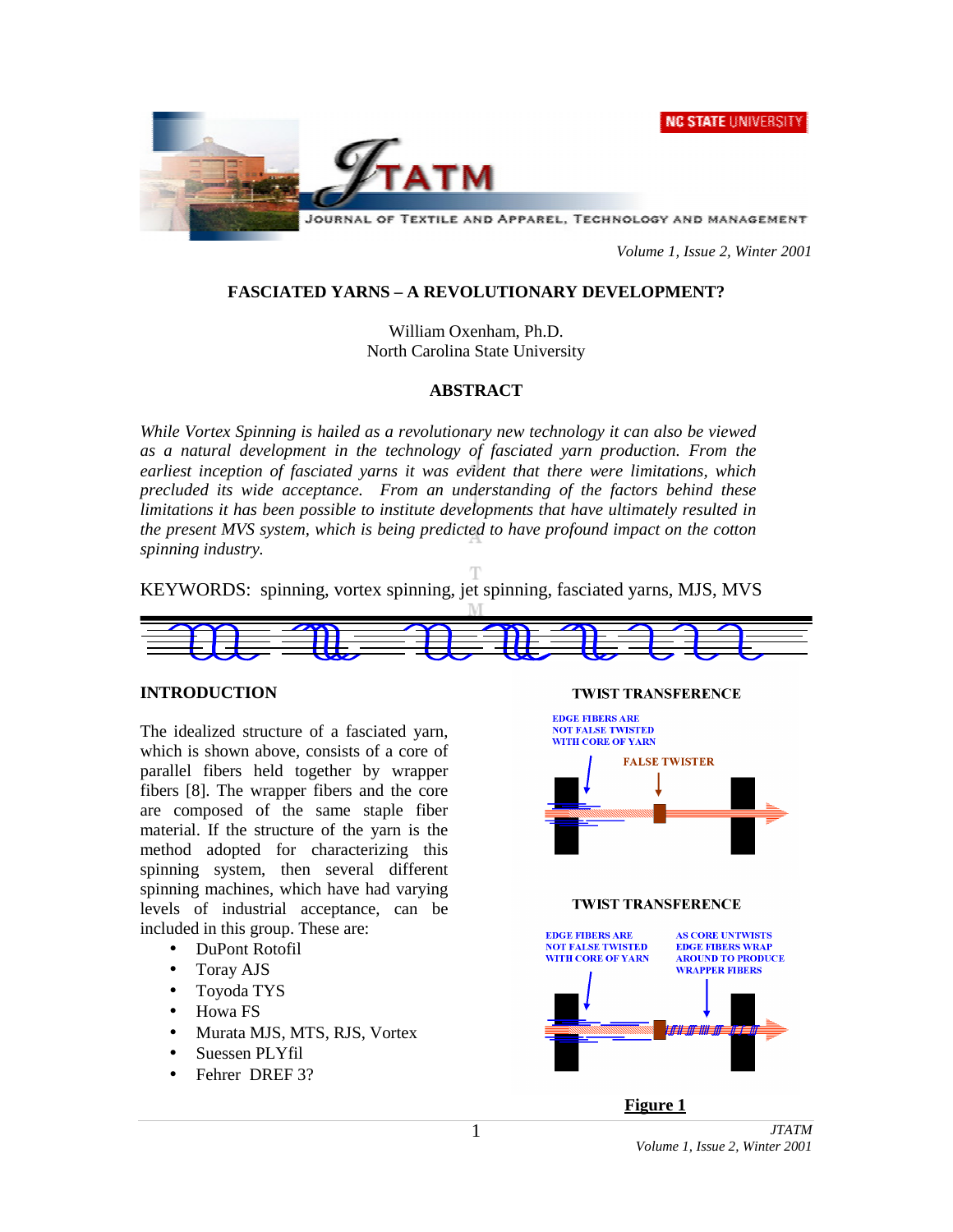This yarn structure offers many potential advantages, one of the most important being that since no real twist is present in the final yarn it should be possible to achieve high production rates. The potential of using twist transference (see Figure 1) to create this "new" yarn structure was first promoted by Du Pont in their early patent (Figure 2), which utilized an air-jet to false twist the yarn [5]. While there were several publications concerning possible merits of the yarns produced, this system achieved little commercial success.



**Figure 3** MURATA MJS **Figure 4** [6]

The basic requirements of a successful spinning machine for fasciated yarn include good drafting system, false twisting device

and a take up unit. Automation, in the form of stop motions, automatic piecing, automatic doffing, yarn clearing and monitoring of process and product quality, enhance the commercial application of the spinning system. However, the most important factor determining the success of a fasciated spinning system is the ability to afford some control over the quantity and distribution of wrapper fibers created on the yarn surface, since this ultimately controls yarn quality [2,3].

#### **JET SPINNING**

The introduction of Murata Jet Spinning (Figure 3) seemed to address the issue of wrapper fiber distribution, since the use of two contra-rotating jets promotes better wrapping by ensuring later capture of the edge fibers. This effect is clearly shown in Figure 4 [6], which compares single jet, two jets twisting in the same direction (dual jets) and two contra-rotating jets (twin jets - as with MJS). While this appeared to offer a solution to the control of wrapper fibers and thus yield stronger yarns it is evident from Figure 5 that there are still problems associated with jet spinning [12].

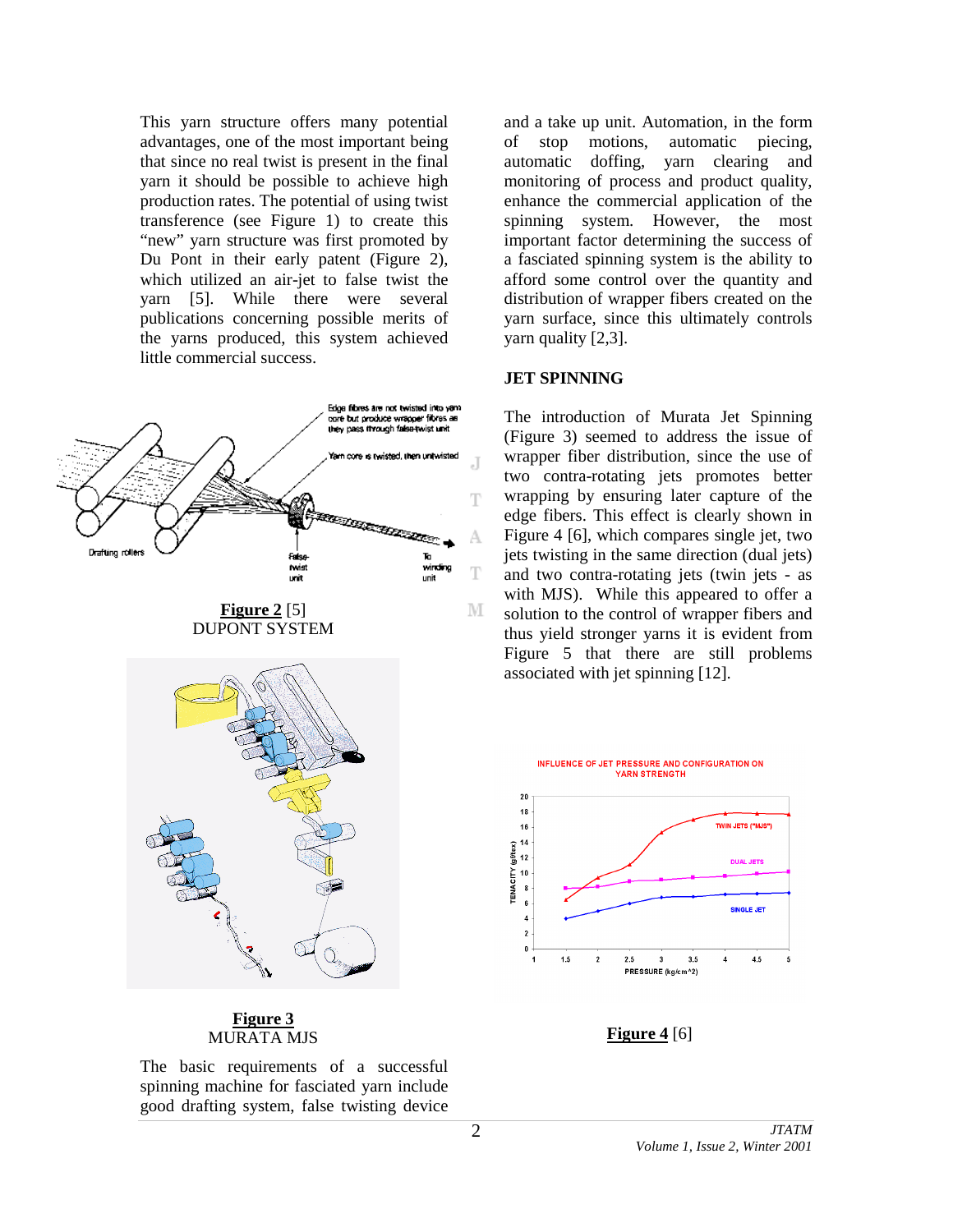THE EFFECT OF YARN COUNT ON TENACITY



It is clear that the tenacity of the yarns appear to be influenced by both the yarn count (coarser yarns are much weaker) and by the fiber type (polyester and polyester blends are stronger than cotton).

An obvious suggestion may be that improvements in the quality of cotton may lead to improvements in the strength of jet spun. Research in this area using a wide range of combed cotton fibers yielded surprising results as can be seen in Figures 6 and 7 [9,10]. These are samples of many such results that appear to indicate that strong, long, fine cotton fibers give weaker jet spun yarns. The explanation to this seeming paradox is that the properties of the cotton fibers used showed very strong correlation between the individual fiber properties and thus the finest fiber also happened to be the longest and exhibit the highest tenacity.

If the results of Figures 5 and 7 are considered together it is clear that they hold some of the same information, which is that jet spinning seems to be sensitive to the number of fibers in the yarns cross section (this obviously increases both for coarser yarns and for finer fibers).









Explanations to this behavior can be seen in Figures 8 and 9. Edge fibers ultimately produce wrapper fibers, which in turn promote yarn strength. However the number of edge fibers is obviously restricted to those fibers at the outside and this is independent of the total number of fibers (Figure 8).

Thus, as the number of fibers in the yarn increases the percentage of wrapper fibers decreases and thus yarn tenacity declines. An additional feature, which is deliberately exaggerated in Figure 9, is that the wrapper fibers' wrapping length declines, as the yarn becomes coarser.

Ŧ

A

T

М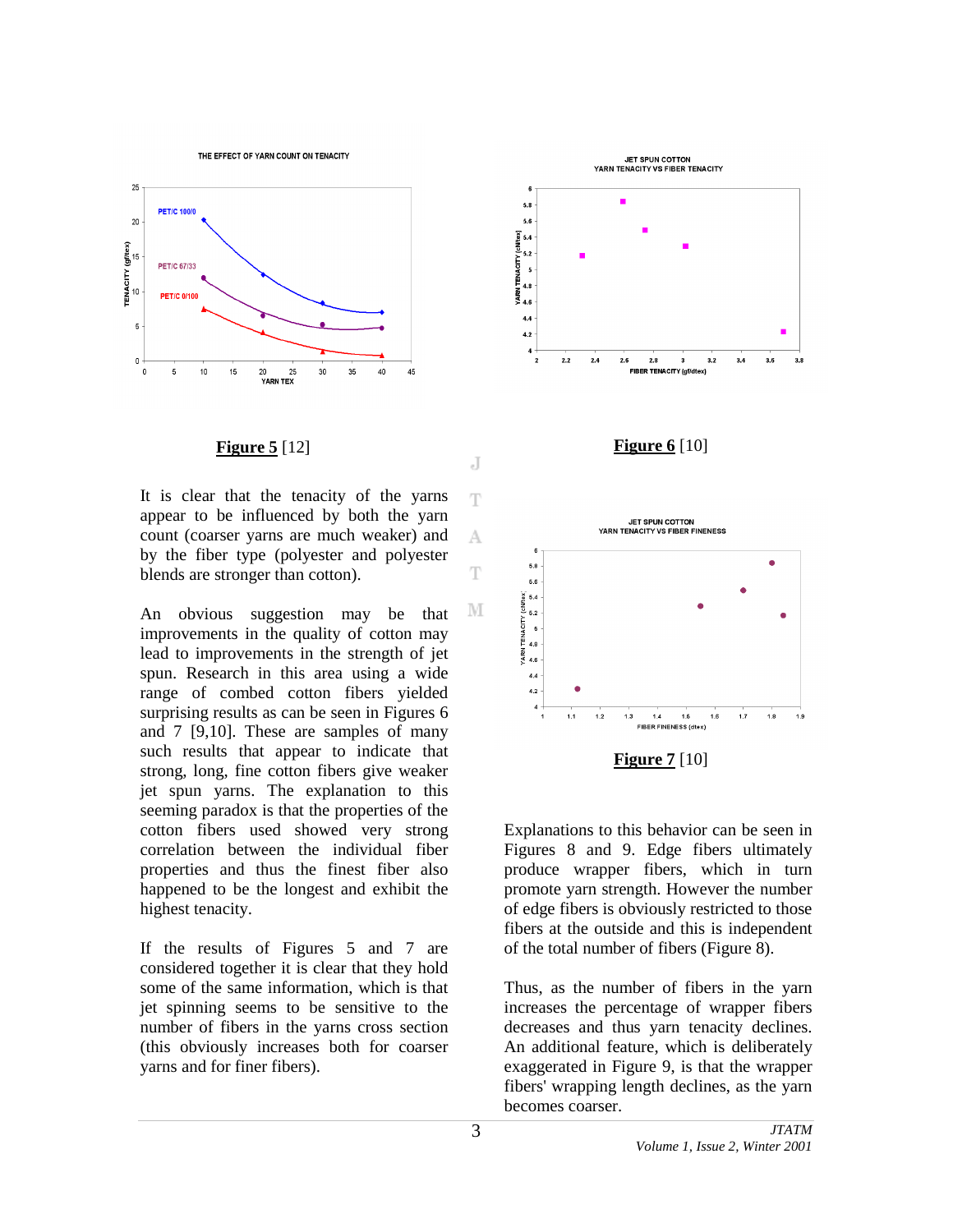

**Figure 8**



**Figure 10** [7]



While the above offers an explanation concerning the fibers in the cross section it fails to address the issue of fiber type and in particular "why can polyester be spun and not cotton?"

A possible reason was thought to be associated with the yarn structure and that there may be differences between cotton and polyester in the number and type of wrapper fibers. While the idealized structure of jet spun yarns is a core of staple fibers reinforced by wrapper fibers, examination of actual yarns show that the structure is much more complex. Although there is no single structure associated with these yarns four different categories of structure can be identified and these are shown in Figure 10. It is believed that "class 1" structure (tightly wound wrapper fibers) is primarily



## **Figure 11** [1]

responsible for the yarn strength [7]. Analysis of different yarns indicate that while there are differences in the incidence of different classes of wrapper fiber, one of the most significant differences between polyester yarns and cotton yarns is the length of the class 1 wrappers. It is clearly shown in Figure 11 that the stronger polyester yarns have much longer wraps than the significantly weaker cotton yarns [1].

From the above analysis of jet spinning it is clear that there are shortcomings in the system. Indeed it can be inferred from the above, that in order to spin acceptable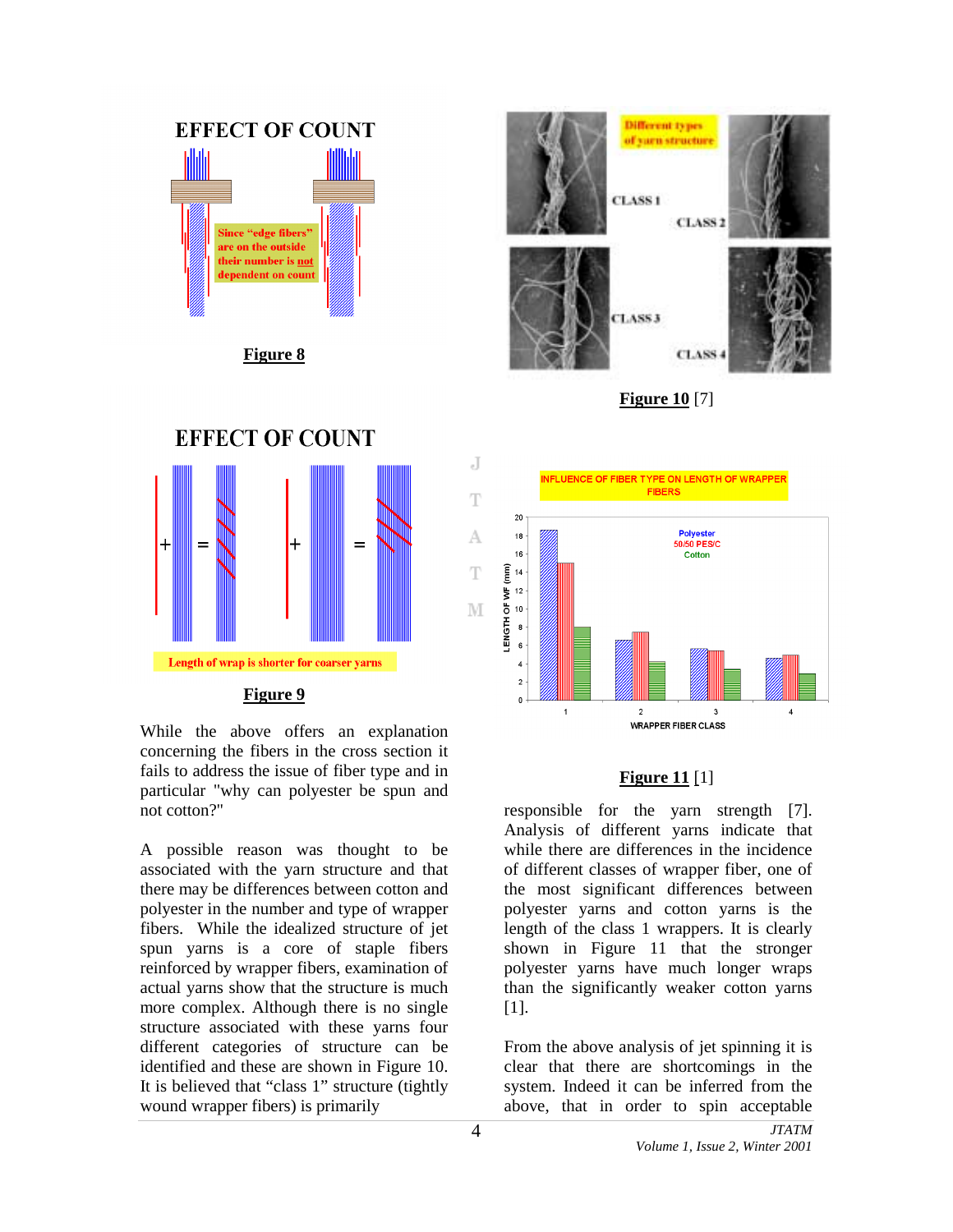quality yarns from cotton, two improvements are required. These are: more wrapper fibers;

longer extent of wrapper fibers; both of which should result in higher yarn

tenacity. Efforts have been made to modify jet design in order to increase the tension on the wrapper fibers during yarn formation, which should yield longer and tighter wraps. These have met with limited success with greater benefits being achieved for finer yarns.

## **VORTEX SPINNING**

Increasing the number of wrapper fibers requires a re-examination of the original concept shown in Figure 1 and the problem identified in Figure 8. Simplistically it is evident that the only way to increase wrapper fibers is to increase edge fibers, but this is not possible in the set up shown, since only the outside fibers in the plane of the drafted strand are "edge fibers". However it is also logical to assume that changing the system from "two dimensional" to "three dimensional" offers the possibility of dramatically increasing the number of edge fibers and hence the number of wrapper fibers. This scenario is shown schematically in Figure 12 [11].

Examination of literature associated with Murata Vortex Spinning reveal that the three dimensional approach is being pursued. While the components shown in Figure 13 is only part of a much more complex set up, there are obvious similarities between the schematic in Figure 12, and Figure 13 which is from a US Patent concerning Vortex spinning. If the system functions as illustrated it should yield not only many more wrapper fibers, but these fibers should also have greater wrapping lengths.

Recent analysis of the general structure of Vortex yarns, indicate that they are quite different from Jet Spun yarn in respect of the proportion of wrapper fibers. While there is no unified structure, there is evidence of a definite two-part structure, which is clearly



seen if small sections of the yarn are untwisted. The results to date have shown that the amount of "untwisting" required to reveal the yarn structure, varies considerably along the length of the yarn. Figure 14 shows a typical photograph of a cotton vortex spun yarn and Figure 15 shows an example of an untwisted sample. In the latter it is easy to differentiate the core (which is now twisted due to the untwisting action to prepare the samples) and the wrapper fibers (parallel strand unwound from the yarn core).

J

Ŧ

A

T

M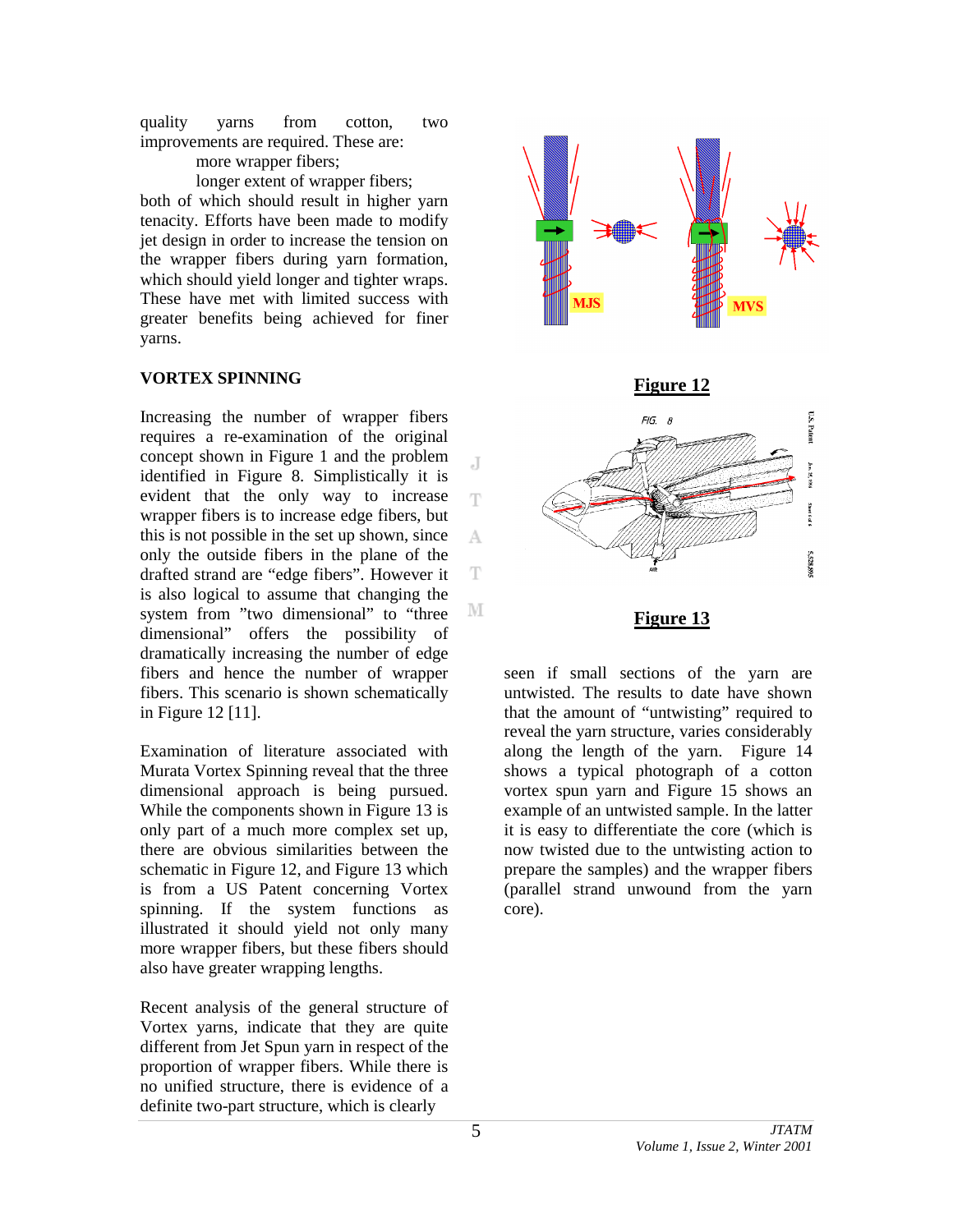

**Figure 14**



## **Figure 15**

There is little independent data on the properties of the yarn due to the proprietary nature of most of the research carried out to date. Figure 16 is an extract of data obtained from a comparative study of vortex and jet spinning using different polyester cotton blends but with the same raw material feed to each machine. The same yarn count was spun on both machines (20 tex) at production speeds of 200 m/min for Jet, and 350m/min for Vortex. It is apparent that the Vortex yields greater tenacity advantage as the cotton content increases. While data was not available for 100% cotton this was due to problems in material preparation and there are many reports that acceptable quality yarns can be produced from cotton fibers using Vortex spinning [4]. It is also evident from the data that the extension at break for the Vortex yarn is lower than the Jet spun yarn and this would be expected from a structure where the tensile properties

are the primarily the product of parallel core fibers [13].





## **Figure 16**

## **CONCLUSIONS**

J

T

A

T

M

It thus seems that from the original concept of twist transference to produce a fasciated yarn, there has been a gradual development in the technology up to the current time where we are on the threshold of a major launch of Vortex Spinning. The road from the original DuPont set up to the Vortex system has been viewed as an evolution since, at each stage, sources of problems and limitations have been determined and elegant solutions have been found. While jet spinning was a major improvement over other fasciated systems it still was limited in areas of application. Vortex spinning represents the next logical development and there is no doubt that experience gained with the system and ongoing refinements in component design, will lead to potential improvements in both yarn quality and productivity. Indeed if it realizes the potential being claimed, it will represent a major breakthrough in spinning technology as we enter the new millennium.

## **ACKNOWLEDGEMENTS**

The author is grateful to the many graduate students who have worked with him in the